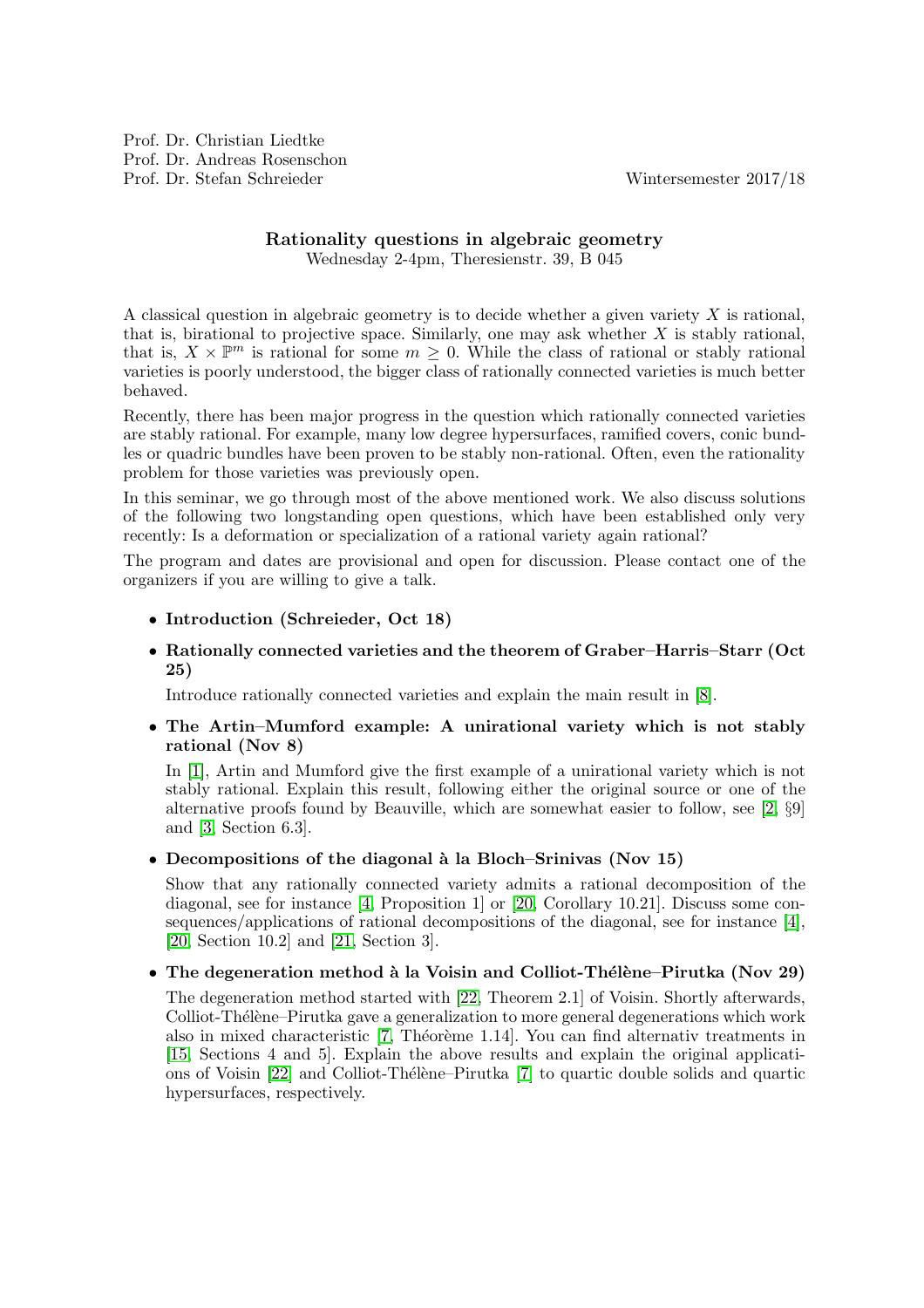### • Degeneration to characteristic p method: Non-rational Hypersurfaces (Dec 13)

Introduce the degeneration method of Kollár  $[10]$  and explain how it is used to show that many low degree hypersurfaces are not ruled, hence not rational. The reference is the original article [\[10\]](#page-2-6) and Chapter V.5 in the book [\[11\]](#page-2-7).

#### • Hypersurfaces that are not stably rational (Dec 20)

Explain the results in  $[18]$ , where Totaro combines the method of Kollár with the decomposition of the diagonal method of Voisin and Colliot–Thélène–Pirutka, to show that many low degree hypersurfaces are not stably rational. Present also the application in [\[18,](#page-2-8) Section 4], which shows that rationality does not specialize in mildly singular families; see also [\[19,](#page-2-9) [14\]](#page-2-10) for slightly more general results.

#### • Unramified cohomology (Jan 10)

Introduce unramified cohomology and present the main results of [\[6\]](#page-2-11), where the Artin– Mumford example and higher dimensional generalizations are studied from the perspective of unramified cohomology. For the basics of unramified cohomology, the survey [\[5\]](#page-1-4) may be a useful source. The examples in [\[6\]](#page-2-11) have been generalized to all dimensions in [\[16,](#page-2-12) Section 6].

#### • Rationality is not a deformation invariant (Jan 17)

Explain the main result of [\[9\]](#page-2-13), which provides the first examples of smooth projective families over connected bases with both, rational and irrational fibres.

#### • The rationality problem for quadric bundles (Jan 24)

Explain the results in [\[16\]](#page-2-12), where a generalization of the method of Voisin and Colliot-Thélène–Pirutka is introduced, which allows to apply the degeneration method to certain families where no assumption on the singularities of the special fibre is needed. Further applications of that method can be found in [\[17\]](#page-2-14).

#### • (Stable) rationality specializes in families (Jan 31)

Explain the main result of [\[12\]](#page-2-15), where Kontsevich and Tschinkel show that rationality specializes in smooth projective families in characteristic zero. This result builds on [\[13\]](#page-2-16), where Nicaise and Shinder show that stable rationality specializes in smooth projective families in characteristic zero.

# <span id="page-1-0"></span>Literatur

- [1] M. Artin and D. Mumford, Some elementary examples of unirational varieties which are not rational, Proc. London Math. Soc. (3) 25 (1972),75–95.
- <span id="page-1-1"></span> $[2]$  A. Beauville, *Variétés rationelles et unirationnelles*, Algebraic Geometry – Open Problems (Ravello, 1982), LNM 997, Springer, 1983, 16–33.
- <span id="page-1-3"></span><span id="page-1-2"></span>[3] A. Beauville, The Lüroth problem, http://math1.unice.fr/ beauvill/conf/Cime.pdf.
- [4] S. Bloch and V. Srinivas, Remarks on Correspondences and Algebraic Cycles, American J. Math. 105 (1983), 1235–1253.
- <span id="page-1-4"></span>[5] J.-L. Colliot-Thélène, *Birational invariants, purity and the Gersten conjecture*, K-theory and algebraic geometry: connections with quadratic forms and divison algebras (Santa Barbara, CA, 1992), 1–64, Proc. Sympos. Pure Math. 58, AMA, Providence,RI, 1995.